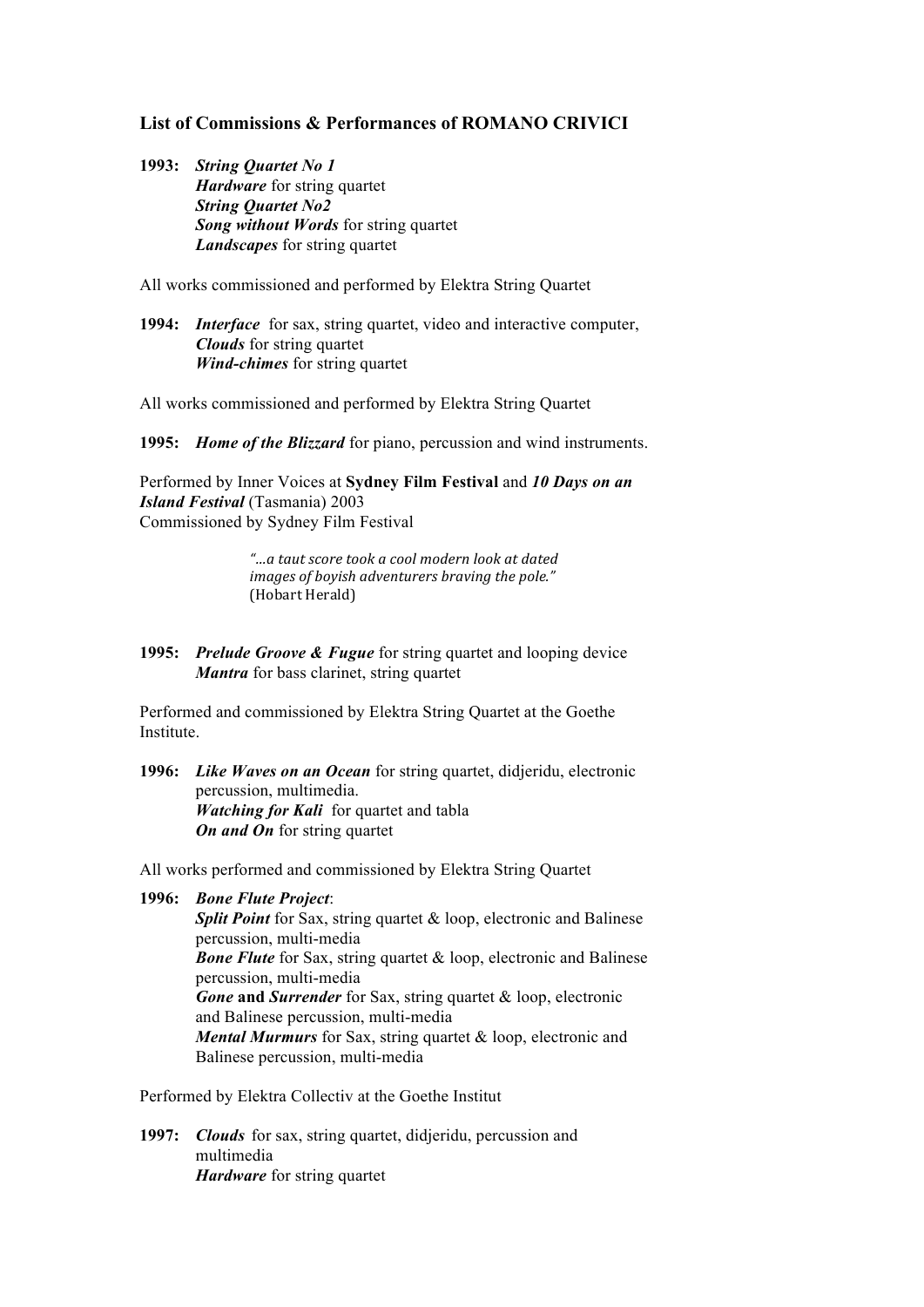*Wind* for string quartet

All works commissioned and performed by Elektra String Quartet in Sydney & Melbourne.

**1997:** *Pastoral* for vln, vla and bass clarinet and didje

*Split Point* for vln, vla and bass clarinet and didie

*Bone Flute* for vln, vla and bass clarinet and didje

For Festival Integrales Contemporary Music Festival, Brisbane.

**1999:** *Prelude, Groove and Fugue* for string quartet *Journey to the Mythical Place* for string quartet *Landscapes* for string quartet

All works performed by the Arafura Ensemble, Darwin

**1999:** *Interplanetary Dreaming* for soprano, quartet didjeridu, sampler, percussion, and on-stage computer-driven multimedia, *Nightshift Fullness of Time Interplanetary Dreaming*

All works commissioned and performed by Elektra String Quartet at Sydney Opera House, The Studio

**2000:** *Haze* String quartet, didjeridu, percussion and multimedia *Ebb and Flow* String quartet, didjeridu, percussion and multimedia *The Nameless One* String quartet, didjeridu, percussion and multimedia *The Rolling Force* String quartet, didjeridu, percussion and multimedia

All works commissioned and performed for Reaching the World Festival - Sydney Olympics, 2000 Tour to Argentina, Venezuela, Wales and Germany, 1999

> *"An original blend of ancient and contemporary*  sounds and *technologies*...the audience was spellbound."(Mar del Plata, Argentina. El Capital, 1999)

*"…a sampler…multi-layered textures of rhythm and*  sounds ... moving between tranquillity and dynamic, *powerful playing…they mesmerised the entire audience."*(New Music Festival: Wurzburg, Germany. Der Main Post)

## **2000: Symphony No 1** *As Night follows Day* for 2,2/Cor A,2,2, 2 Horns, Strings and Tympani

Commissioned by Australian Broadcasting Corporation, Radio FM.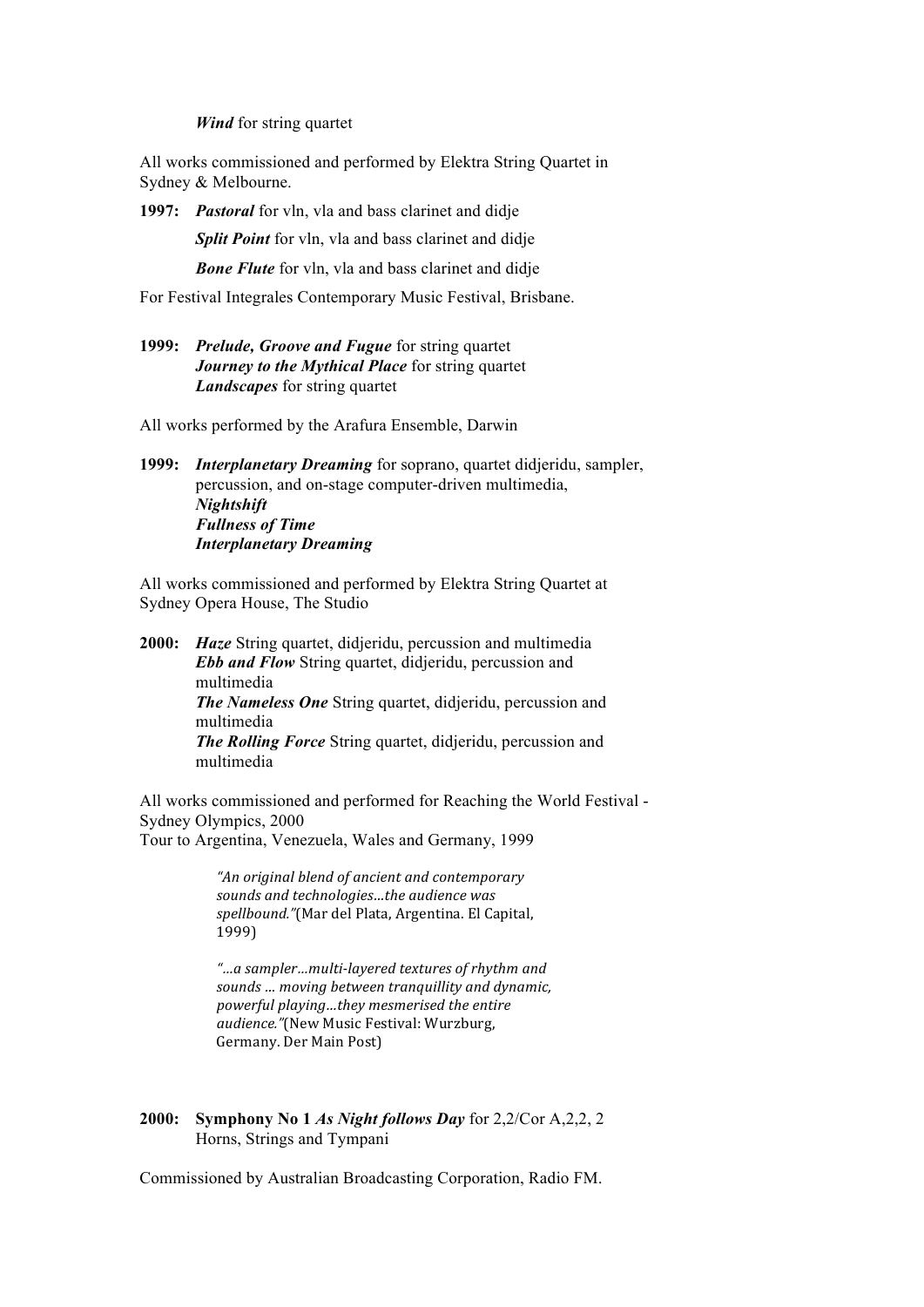*Interstellar Song Cycle* for alto, quartet and sampler, didjeridu, percussion and on-stage computer-driven multimedia with video. *The Rolling Force Dreams and Visions Wind and Sky* (2 motets for solo voice and loop

All works commissioned and performed by Elektra String Quartet.

**2000:** *In Times of Change* winds, horn, piano and synths, percussion x3 *One in the Rhythm* winds, horn, piano and synths, percussion x 3

Commissioned and performed by Pacific Arts Festival, New Caledonia and Australian Dept of Foreign Affairs

**2001:** *The Goddess Returns The Human Race has got Me Movin'* for voices (or Alto with looping device), string quartet and percussion

All works commissioned and performed by Elektra String Quartet.

*"Here the minutiae of the string writing within the evolving, electronically repeated patterns were flecked with truly luscious melodies, wafting against a hypnotic beat from South's ghatam (clay pot drum)*" *(Sydney Morning Herald)* 

**2001:** *Seeing Blind* for voice, sax, clarinets, didjeridu, strings, keyboard, bass and percussion x2.

Commissioned by the Powerhouse Museum, Sydney while composer-inresidence, composing 9 major works, and devising exhibition Performed by Elektra Collektiv

**2004:** *Songs of Psyche* – Cantata in 9 movements for Voice (Alto) with looping device, violin, viola, keyboards, bass and Percussion.

Performed by Elektra Collectiv at the Sydney Conservatorium Music

## *Quinkan:* **Ballet in 7 Movements**

Scored: didjeridu, 2,2,2,2, 2 horns, strings, piano, tympani & percussion x 2

Commissioned by Indigenous Arts Board and Fresh Ballet Company; Choreographer Marilyn Miller.

> *"Romano Crivici's supportive electronic score sensitively*  incorporates Indigenous elements to fulfil Miller's *requirement of a classically conceived musical composition............and makes sense of her remarks before the show about why she had wanted a classical* dance score" (Real Time, vol. 85, June/July 2008)

**2008:** *Haze* **(symphonic sketches)** for Didjeridu, string quartet, piano and percussion x 2